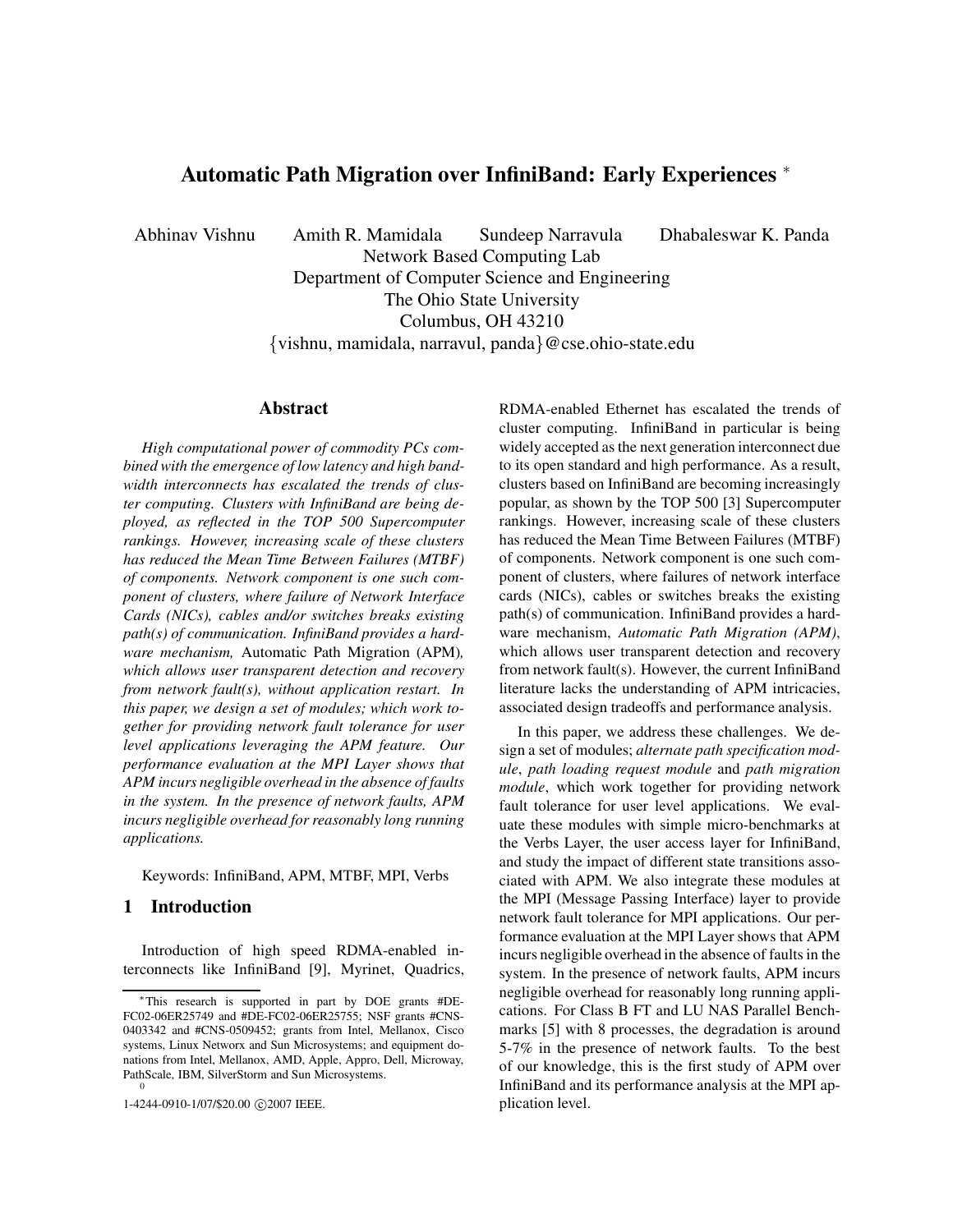The rest of the paper is organized as follows. In section 2, we provide the background of our work. In section 3, we present the design of the network fault tolerance modules; *alternate path specification module*, *path loading request module* and *path migration module*, which constitute the core of our APM based solution. We also present the integration of these modules at the Verbs layer and the MPI Layer. In section 4, we present the performance evaluation at the Verbs layer followed by performance evaluation for MPI applications. In section 5, we present the related work. In section 6, we conclude and present our future directions.

# **2 Background**

In this section, we provide the background information for our work. First, we provide a brief introduction of InfiniBand. This is followed by a detailed discussion on the APM feature in InfiniBand. We begin with the discussion on InfiniBand.

## **2.1 Overview of InfiniBand and QP Transition States**

The InfiniBand Architecture (IBA) [9] defines a switched network fabric for interconnecting processing nodes and I/O nodes. An InfiniBand network consists of switches, adapters (called Host Channel Adapters or HCAs) and links for communication. For communication, InfiniBand supports different classes of transport services (Reliable Connection, Unreliable Connection, Reliable Datagram and Unreliable Datagram). In this paper, we focus on the reliable connection model. In this model, each process-pair creates a unique entity for communication, called *queue pair*. Each queue pair consists of two queues; *send queue* and *receive queue*. Figure 1 shows the communication state transition sequence for a QP. Each QP has a combination of *communication state* and *path migration state*. Figure 1 shows the communication state of the QP. Figure 2 shows a combination of communication and path migration state for the QP. In this section, we focus only on the communication state. In the next section, we discuss the combinations of these states.

At the point of QP creation, its communication state is RESET. At this point, it is assigned a unique number called  $qp_{num}$ . From this state it is brought to the INIT state by invoking modify qp function. The modify qp function is provided by the access layer of Infini-Band for different transition states provided by Infini-Band specification [9]. During the RESET-INIT transition, the QP is specified with the HCA port to use in addition to the atomic flags. Once in the INIT state, the QP is specified with the destination LID DLID and



**Figure 1. QP Communication State Diagram**

the destination QP from which it will receive the messages. A modify qp call brings it to READY-TO-RCV (RTR) state. At this point, the QP is ready to receive the data from the destination QP. Finally, QP is brought to READY-TO-SEND (RTS) state by specifying associated parameters and making the modify qp call. At this point, the QP is ready to send and receive data from its destination QP. Should any error(s) occur on the QP, the QP goes to the ERROR state automatically by the hardware. At this state, the QP is broken and cannot communicate with its destination QP. In order to re-use this QP, it needs to be brought back to the RESET state and the above-mentioned transition sequence (RESET-RTS) needs to be executed.

#### **2.2 Overview of Automatic Path Migration**

Automatic Path Migration (APM) is a feature provided by InfiniBand which enables transparent recovery from network fault(s) by using the alternate path specified by the user. Automatic path migration is available for Reliable Connected (RC) and Unreliable Connected (UC) QP Service Type. In this paper, we have used the RC QP service type. For this feature, Infini-Band specifies *Path Migration States* associated with a QP. A valid combination of communication and path migration states are possible. This is shown further in Figure 2. In the figure, the path migration state of the QP is shown using oval shape. The possible communication states of the QP are shown using curly brackets. At any point of time, only one of the communication states is applicable to a QP. Once the QP is created, the initial path migration state for a QP is set to MIGRATED. At this point, the QP can be in RESET, INIT or RTS communication state. Once the transition sequence (RESET-RTS) is complete, the QP's path migration state goes back to MIGRATED. Hence, this state is valid for QPs having their communication state as RTS. APM defines a concept of alternate path, which is used as an escape route should an error occur on the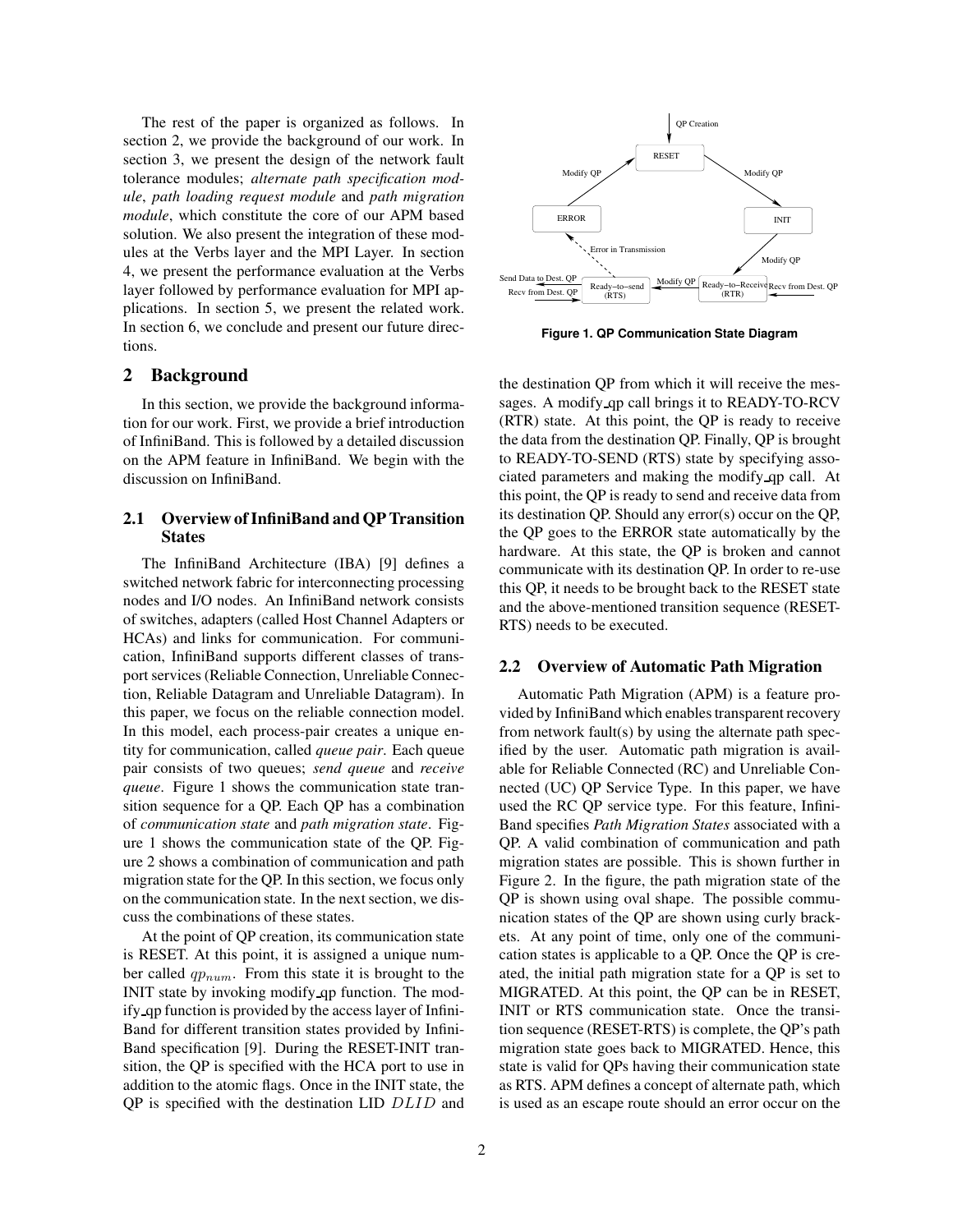

**Figure 2. QP Path Migration State Diagram**

primary path of communication. The alternate path is specified by the user. This specification of the alternate path can be done at any point, beginning the INIT-RTR transition of the QP. Once this has been specified, the HCA can be requested to begin loading this path. This is done by specifying the QP's path migration state to REARM. Once the path has been loaded, the path migration state of a QP is ARMED. During this state, the alternate path can be switched over to function as a primary path. This can be done by HCA automatically, should an error occur on the primary path of communication. This is shown with dotted line in Figure 2. As an alternative, a user can manually request the alternate path to be used as the primary path of communication. This is shown with solid line in Figure 2.

### **3 Overall Design**

In this section, we present the overall design of network fault tolerance modules, their interactions with a user-level application and the communication layer of a user-level application. The interaction is shown in Figure 3. For simplicity, we have assumed that the interface between the access layer and the user-level application consists of a communication layer with the modules; *Initialization Module*, *Communication Module*, *Progress Engine* and *Finalization Module*. For different user-level applications, some of the modules may have more functionality than the others. Nevertheless, the modules are portable for different user-level applications (MPI, File-Systems etc). In this paper, we have used MPI as one of the candidate user-level application for integration with the network fault tolerance modules.

Figure 3 also shows the order in which the network fault tolerant modules can be called by the communications layer modules. The *alternate path specification module (PSM)* can be called at any point during the execution of the program. The *path loading request*



**Figure 3. Overall Design of Network Fault Tolerance Modules and Interaction with User Applications**

*module (LRM)* can be called in conjunction with the alternate path specification module. It can also be called separately during the execution of the application. The *path migration module (PMM)* can be called only if the QP(s) for which the request is made are in the ARMED state. The notifications for different transition states of the APM are handled by the network fault tolerance modules.

# **3.1 Design of Network Fault Tolerance Modules**

In this section, we present the modules which form the core in providing network fault tolerance for our design. The PSM is responsible for deciding the alternate path to be used in the presence of network fault(s). The LRM is responsible for requesting the alternate path to be loaded in the path migration state machine. The PMM is responsible for transition of alternate path to the primary path of communication. We decouple these modules with each other to make them more generic and portable for different user-level applications.

#### **3.1.1 Alternate Path Specification Module**

This module is responsible for specifying an alternate path to be used by a queue pair. The request for alternate path to be used can be done manually, or automatically by the HCA, should an error occur on the primary path of communication.

In our design, the alternate path can be specified by the user or chosen automatically by the module. Specification of the alternate path requires providing a couple of parameters:  $alt_{DLID}$  (the destination LID of the alternate path),  $alt_{PORT}$  (the HCA port for the alternate path),  $alt_{SRC-PATH-BITS}$  (the LMC value to be used for the alternate path). A primary benefit of using APM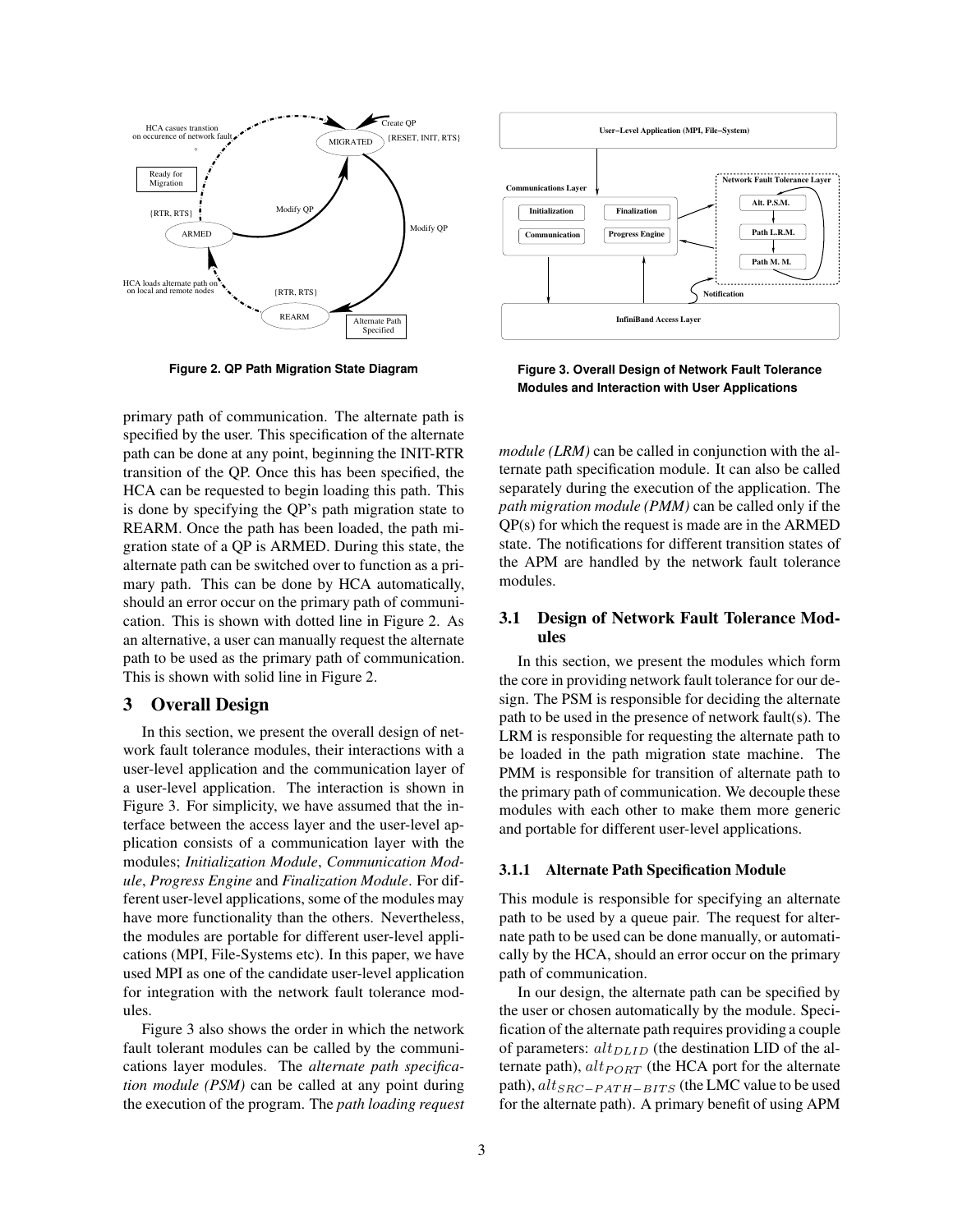is that the connection remains established during the movement of path. This is achieved by keeping  $qp_{num}$ (the QP number) to be the same for the alternate path.

#### **3.1.2 Path Loading Request Module**

This module is responsible for initiating the loading of the alternate path for a QP. The module accepts a parameter for the list of the processes, for which this step needs to be done. This module can be invoked during anytime of the program execution after the RESET-INIT transition sequence has been completed for the QP(s). The completion of the request can be done using asynchronous events or polling mechanism. We discuss the tradeoffs of these approaches as follows.

**Completion of Path Loading Request:** The completion of the request for alternate path can be done using notification mechanism. Alternatively, the Verbs API provides a  $query - qp$  function call to check the path migration state of a QP. Using the  $query_qp$  mechanism, we can ascertain the path migration state of a QP (path migration state should be ARMED to call path migration module, should be migrated to call the path loading request module). We have noticed that the cost of querying a QP is higher than the overhead generated with the asynchronous notification. Hence, we use an asynchronous thread based notification handling of these events. The completion of the request(s) is notified by asynchronous event(s), which we refer to as the  $event_{ARMED}$  in this paper.

#### **3.1.3 Path Migration Module**

This module is invoked when a user wants to use the alternate path to be used as a primary path of communication, in the absence of a network fault. This functionality is useful in providing load balancing with the available paths. Alternatively, if an error occurs during transmission, the HCA requests the alternate path to be loaded as the primary path of communication, without intervention from the user application. This module assumes that the path loading request module has successfully loaded the alternate path, and the alternate path is in a healthy state. The completion of this sequence is notified with the help of asynchronous events, which are referred as  $event_{MIGRATED}$  in this paper. The asynchronous thread discussed in the previous section is enhanced to handle these events. In the performance evaluation section, the invoking of this module is referred by Armed-Migrated legend.

# **3.2 Interaction of Communication Threads and Network Fault Tolerance Modules**

In this section, we present the interactions of Main Execution Thread and the Asynchronous Thread with the Network Fault Tolerance Modules. Figure 4 shows the possible interactions. The interactions from the main execution thread are shown with solid lines, the interactions with asynchronous thread are shown with dotted lines. Although, both threads can interact with the network fault tolerance modules, the main execution thread can execute the modules at any stage of the application execution. The asynchronous thread can call the path migration module on the occurrence of  $event_{ARMED}$ . On the occurrence of  $event_{MIGRATED}$ , the asynchronous thread can call alternate path specification module and path loading request module or the alternate path specification module only. We limit the asynchronous thread to execute the modules only at the occurrence of events, since the thread is active only on the occurrence of events.



**Figure 4. Interaction of Network Fault Tolerance Modules with Main Execution Thread and Asynchronous Thread**

# **3.3 Integration of Network Fault Tolerance Modules at Verbs and MPI Layer**

We implement our network fault tolerance modules, so that various user level applications can leverage them without any changes to the modules specific to the application. For the micro-benchmarks at the Verbs Layer, we extend the micro-benchmark suite discussed in our previous work [10, 11].

For integration at the MPI layer, we use MVAPICH<sup>1</sup>,

<sup>&</sup>lt;sup>1</sup>MVAPICH/MVAPICH2 [12] are currently used by more than 445 organizations worldwide. It has enabled several large InfiniBand clusters to obtain top 500 ranking. A version is also available in an integrated manner with OpenFabrics Enterprise Distriburion (OFED)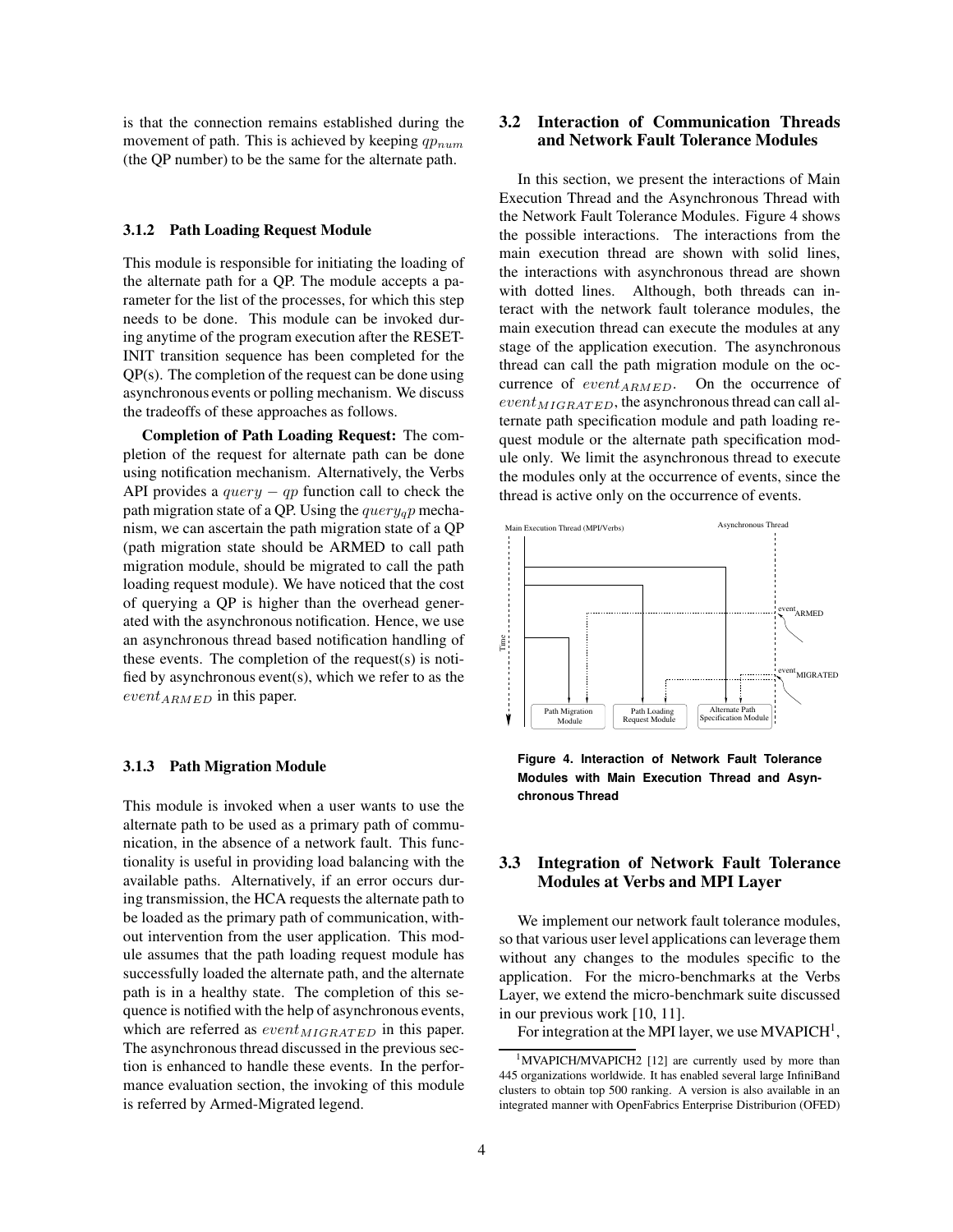a popular MPI over InfiniBand. We implement an asynchronous thread, and add data structures to reflect the path migration state of a QP. The solution will be available in an open-source manner in our upcoming release of MVAPICH.

# **4 Performance Evaluation**

In this section, we evaluate the performance of our Network Fault Tolerance modules over InfiniBand. At the Verbs layer, we design a ping-pong latency test and a computation test. We study the impact on performance for different transition states in APM, when they are requested at different points during the execution of the test. This is followed by the study with the MPI applications and the impact of these state transitions on the execution time, in the absence and the presence of faults. We begin with a brief overview of our experimental testbed.

## **4.1 Experimental Testbed**

Our Experimental Testbed consists of a set of Intel Xeon nodes each having a 133 MHz PCI-X slot. Each node has two Intel Xeon CPUs running at 2.4 GHz , 512 KB L2 cache and 1 GB of main memory. This cluster uses 2nd Generation MT23218 4X Dual Port HCAs from Mellanox [1]. We used the Linux 2.6.9-15.EL kernel version [2] and Verbs API (VAPI) from Mellanox provided with the InfiniBand Gold CD (IBGD). The HCA firmware version used is 3.3.2. The nodes are connected with a 144-port Single Data Rate (SDR) switch. The switch uses OpenSM; a popular subnet manager provided with IBGD. Since each HCA has two ports, we connect both ports to the switch, and use first port as the primary path and second port as the alternate port for communication.

## **4.2 Evaluation of the Network Fault Tolerance Modules at the Verbs Layer**

In this section, we evaluate the performance of the network fault tolerance modules at the Verbs layer. To study this performance, we use a ping-pong latency test. To understand the impact on a large scale cluster, we create multiple QPs between these processes. These QPs are used in a round-robin fashion for communication. The legend corresponding to original is the case when none of the network fault tolerance modules are invoked and one QP is used.

**4.2.1 Impact of PSM and LRM on QP Transitions** In Figures 5 and 6, we present the time consumed in Migrated-Armed and Armed-Migrated transition sequences with the increasing number of QPs between the processes. To calculate the timings for Migrated-Armed transition, the alternate path specification module is invoked during INIT-RTR phase and time is calculated till  $event_{ARMED}$  for all QPs is received by the asynchronous thread. For calculating the time for the Armed-Migrated transition, path migration module is invoked for all QPs. Once the asynchronous thread receives  $event_{MIGRATED}$  for all QPs, the shared data structures between the main thread and the asynchronous thread are updated. A linear trend is observed with the increasing number of QPs in these transitions. For small number of QPs, Armed-Migrated transition takes around 30% more time than Migrated-Armed transition. For larger number of QPs, the time reduces to around 16%. The main purpose of the above tests is to calculate the maximum penalty observed by a user-level application. However, since these requests are non-blocking, it remains to be seen, how these transitions impact the ongoing communication.

#### **4.2.2 Impact of Network Fault Tolerance Modules on Latency**

Figure 7 compares the performance of the original case with different transition sequences using the ping-pong latency test. We slightly modify the test to report the latency observed at every iteration to clearly understand the impact of different transitions on the latency. In our evaluation, we note that the latency observed increases, till all the events corresponding to a transition sequence are received. For those latency values, we calculate the average and report them in the figure. We have also observed that the number of iterations in the test, which have impact on latency is very close to the number of QPs for which the transition is requested. As a result, we almost see a flat curve for the average latency. The results show that both Migrated-Armed and Armed-Migrated requests add significant overhead to the ongoing communication. However, this overhead remains constant with the increase in the message size.

We now show the results for our acid test, the impact of performance on latency, when a network fault occurs. After the alternate path is loaded, we disable the primary path of communication by un-plugging the cable corresponding to the primary path of communication on the sender side. The HCA automatically moves the alternate path as a primary path of communication for the currently used QP. Since QPs are used in a round robin fashion, this step is executed for all QPs. We measure the average latency observed till the  $event_{MIGRATED}$  for all QPs has been generated. This test helps us understand the impact on latency for small messages on large scale clusters, when each process pair uses one QP for communication. Figure 8 shows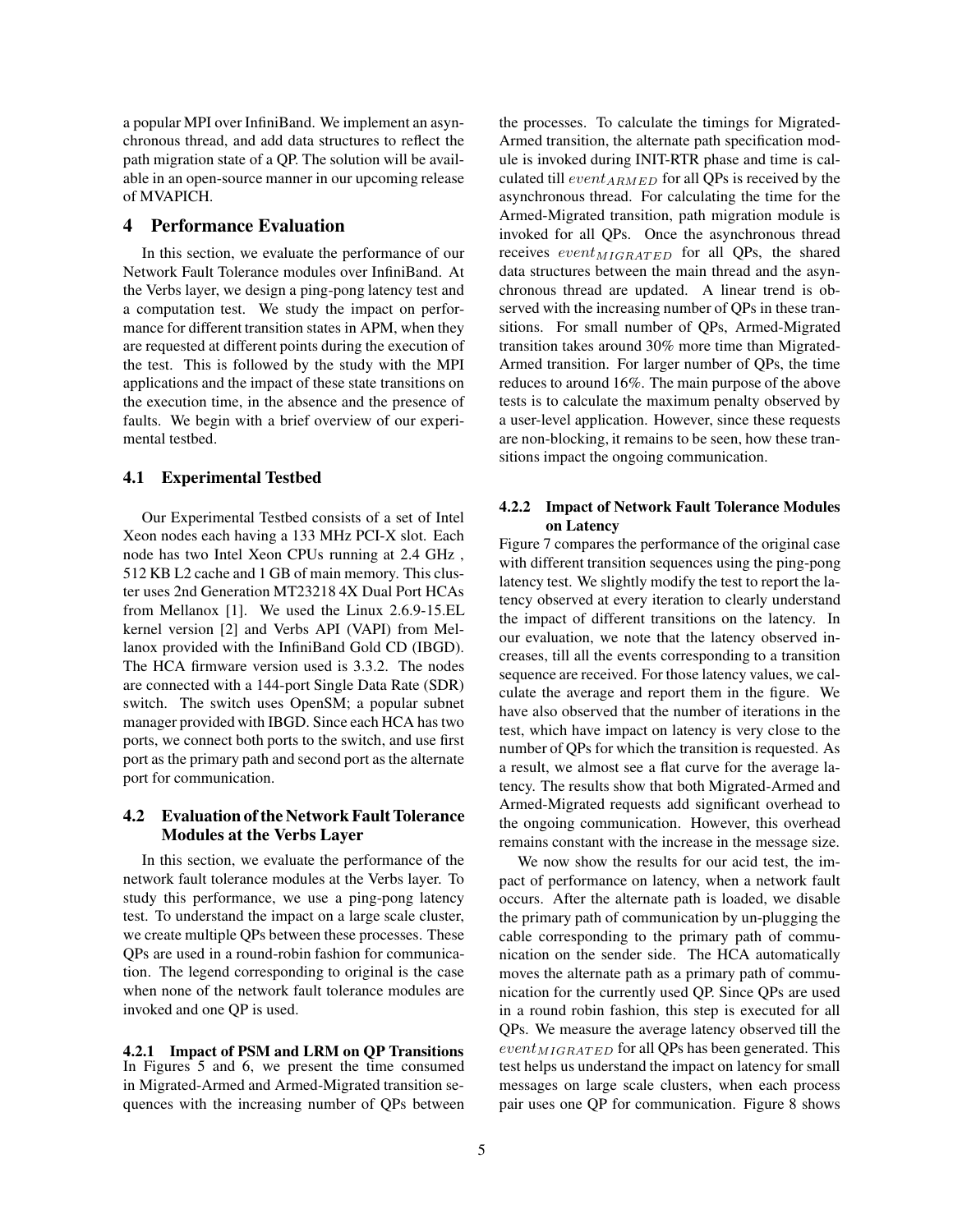

**Figure 5. Timings for different transition states in APM, Small Number of QPs**



**Figure 6. Timings for different transition states in APM, Large Number of QPs**

the impact on latency for small messages, when 512 QPs are used for communication. We notice that the amount of overhead remains almost same with increasing message size. Hence, the overhead paid per QP remains the same independent of the message size.

## **4.3 Evaluation of the Network Fault Tolerance Modules at the MPI Layer**

In this section, we present the performance for NAS parallel benchmarks [5], when different APM sequence transitions are requested. The impact on performance in the presence of network faults is also studied. A 4x2 configuration (4 nodes and 2 processes per node) is used for executing the applications. The applications are profiled to make sure that network fault tolerance modules are invoked during the critical execution phase of the application. The primary communication path is broken by unplugging the cable at different points in the application execution for sixteen runs. The average performance observed is presented. At this point, we do not have a very systematic methodology for network fault injection. In future, we plan to design software based fault injection mechanism. Figures 9 and 10 show the results with different transitions sequences in APM using Integer Sort kernel, with Class A and Class B problem size. The results in the presence of network faults are also presented. In the absence of network faults, different APM transition sequences incur some overhead for Class A. In the presence of network fault, a very significant amount of overhead is observed. Since the results reflect an average case, they show a healthy mixture of the cases, when the application was busy computing, busy in communication and their combinations. Increasing the number of QPs to emulate a large scale cluster also shows an interesting trend. In the presence of a network fault,

all QPs used in the round robin fashion observe a transition of alternate path to the primary path. Figure 10 shows the results for Class B problem size. The execution time is longer for the problem size. The impact of different APM transition sequences is lesser as a result. The time for QP transitions in the absence of faults and presence of faults largely remains independent of the message size as shown during the performance evaluation with the tests at the Verbs layer. The number of events generated are also largely dependent upon the number of QPs used. Hence as the execution time of an application increases, the relative overhead shown due to APM in both the absence and the presence of faults decreases. Figures 11 and 12 show the results for NAS FT Class B and LU Class B, respectively. Since the overhead incurred per QP almost remains same, when a network fault occurs, we notice that the percentage of performance degradation is much lesser in these cases. Even with increasing the number of QPs/process to 64, we only notice around 5-6% degradation in performance. For LU class B in particular, the execution time is around 256 seconds, and hence the overhead of state transitions is amortized with the long running application. Hence for applications running for reasonably long time, APM incurs almost negligible overhead in the overall execution time.

## **5 Related Work**

A couple of researchers have focused on designing MPI for providing network fault tolerance. Recently, we have designed a software based solution for networks supporting uDAPL interface [14]. The error detection and re-transmission is done at the software layer. However, APM provides user-transparent error detection and recovery by using an alternate route. LA-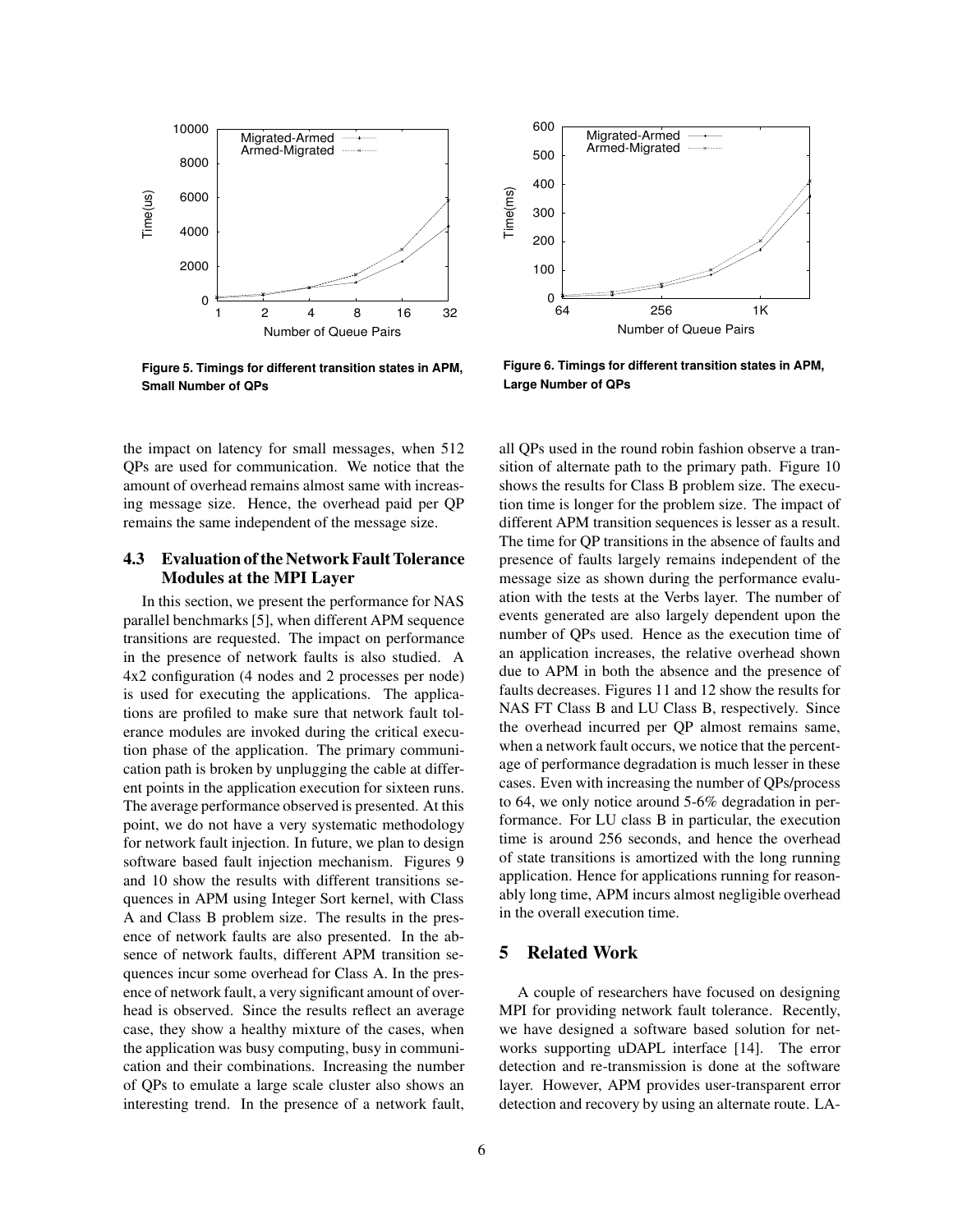

 0 50 100 150 200 250 300 350 400 1 4 16 64 256 1024 Time(us) Message Size(Bytes) Armed-Migrated, Requested Migrated-Armed, Requested Network Fault Occured Original

**Figure 7. Impact on Latency for 128 Byte Message with Increasing Number of QPs**



**Figure 9. Performance Evaluation on IS, Class A, 4x2 Configuration**



**Figure 11. Performance Evaluation on FT, Class B, 4x2 Configuration**

**Figure 8. Impact on Latency for Small Messages using 512 QPs**



**Figure 10. Performance Evaluation on IS, Class B, 4x2 Configuration**



**Figure 12. Performance Evaluation on LU, Class B, 4x2 Configuration**